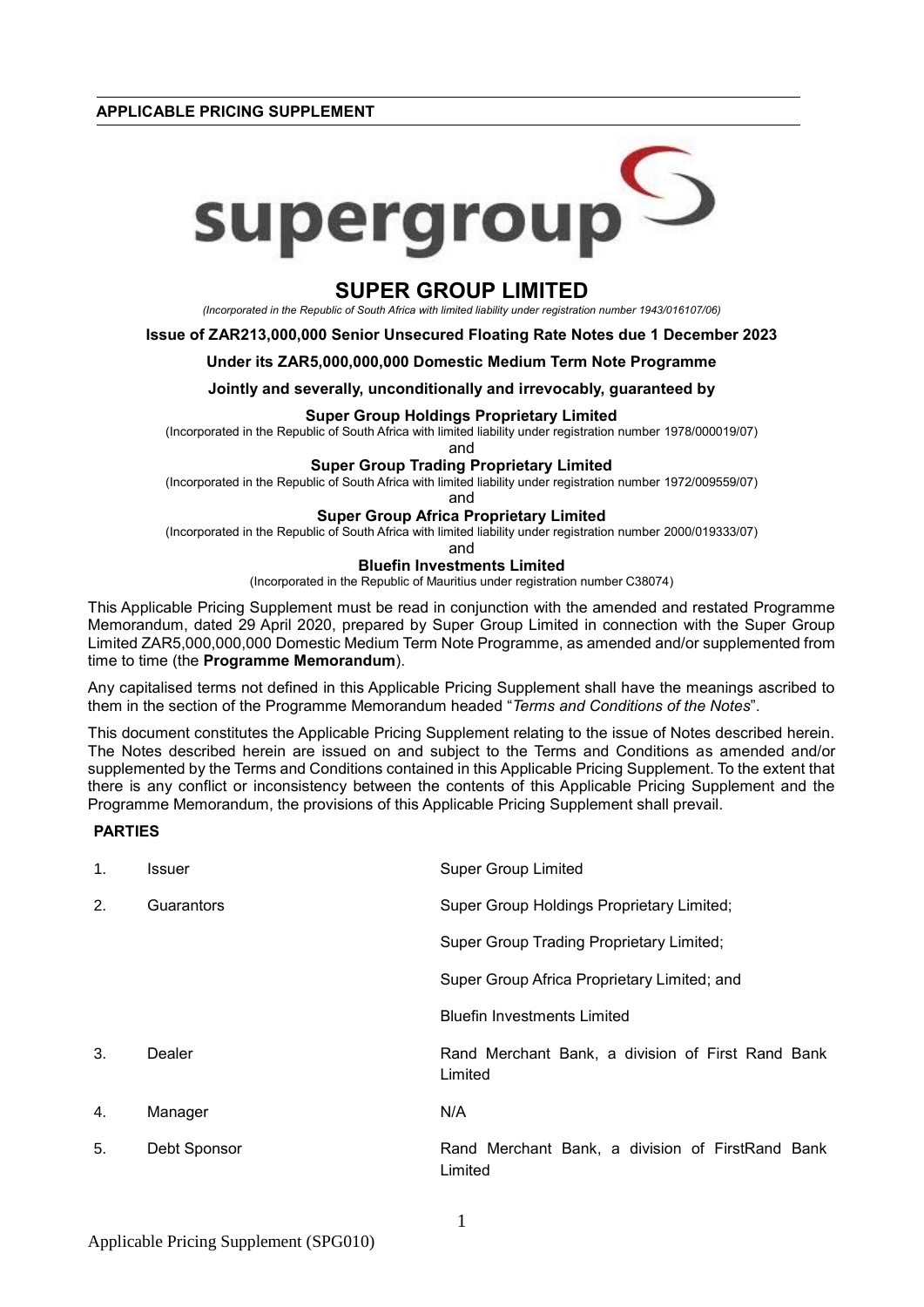| 6.                                      | Paying Agent             | <b>Super Group Limited</b>                                                                       |  |
|-----------------------------------------|--------------------------|--------------------------------------------------------------------------------------------------|--|
|                                         | <b>Specified Address</b> | 27 Impala Road, Chislehurston, Sandton, Johannesburg,<br>2196, South Africa                      |  |
| 7.                                      | <b>Calculation Agent</b> | <b>Super Group Limited</b>                                                                       |  |
|                                         | <b>Specified Address</b> | 27 Impala Road, Chislehurston, Sandton, Johannesburg,<br>2196, South Africa                      |  |
| 8.                                      | <b>Transfer Agent</b>    | <b>Super Group Limited</b>                                                                       |  |
|                                         | <b>Specified Address</b> | 27 Impala Road, Chislehurston, Sandton, Johannesburg,<br>2196, South Africa                      |  |
| 9.                                      | <b>Issuer Agent</b>      | Rand Merchant Bank, a division of First Rand Bank<br>Limited                                     |  |
|                                         | <b>Specified Address</b> | 1 Merchant Place, Cnr Fredman Drive & Rivonia Road,<br>Sandton, Johannesburg, 2196, South Africa |  |
| 10.                                     | Settlement Agent         | Rand Merchant Bank, a division of First Rand Bank<br>Limited                                     |  |
|                                         | <b>Specified Address</b> | 1 Merchant Place, Cnr Fredman Drive & Rivonia Road,<br>Sandton, Johannesburg, 2196, South Africa |  |
| <b>PROVISIONS RELATING TO THE NOTES</b> |                          |                                                                                                  |  |

| 11. | <b>Status of Notes</b>                                                                             | Senior Unsecured                                                                                 |  |  |
|-----|----------------------------------------------------------------------------------------------------|--------------------------------------------------------------------------------------------------|--|--|
| 12. | Form of Notes                                                                                      | The Notes in this Tranche are listed Notes, issued in<br>uncertificated form and held by the CSD |  |  |
| 13. | Series Number                                                                                      | 12                                                                                               |  |  |
| 14. | <b>Tranche Number</b>                                                                              | 1                                                                                                |  |  |
| 15. | Aggregate Nominal Amount:                                                                          |                                                                                                  |  |  |
|     | Series<br>(a)                                                                                      | ZAR213,000,000                                                                                   |  |  |
|     | Tranche<br>(b)                                                                                     | ZAR213,000,000                                                                                   |  |  |
| 16. | Interest                                                                                           | Interest-bearing                                                                                 |  |  |
| 17. | <b>Interest Payment Basis</b>                                                                      | <b>Floating Rate</b>                                                                             |  |  |
| 18. | Automatic/Optional<br>Conversion<br>from<br>one<br>Interest/Redemption/Payment<br>Basis to another | N/A                                                                                              |  |  |
| 19. | <b>Issue Date</b>                                                                                  | 1 December 2020                                                                                  |  |  |
| 20. | Nominal Amount per Note                                                                            | ZAR1,000,000                                                                                     |  |  |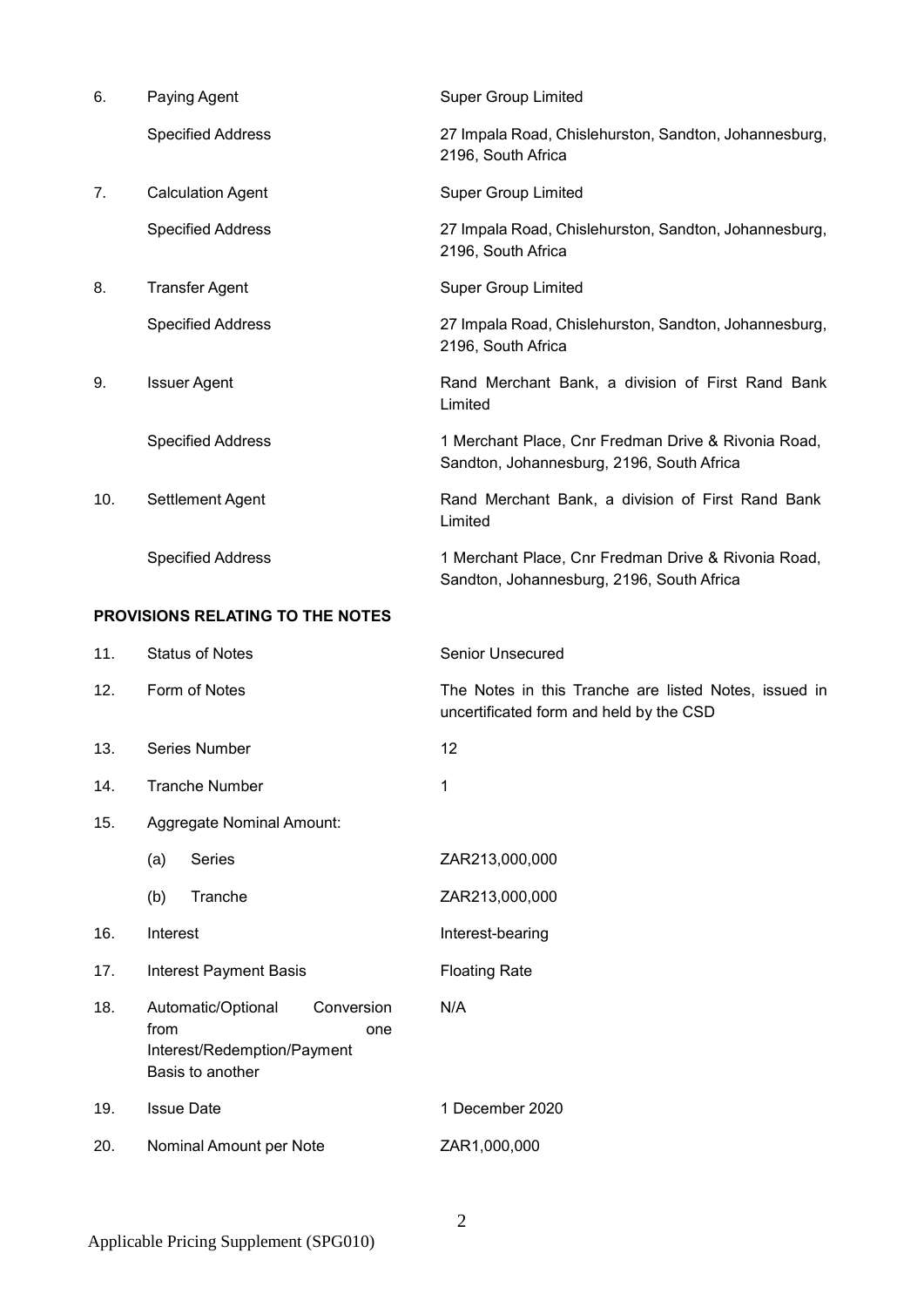| 21.                     | <b>Specified Denomination</b>               |     | ZAR1,000,000                                                                                                                                                                                                                                                                                          |  |  |
|-------------------------|---------------------------------------------|-----|-------------------------------------------------------------------------------------------------------------------------------------------------------------------------------------------------------------------------------------------------------------------------------------------------------|--|--|
| 22.                     | <b>Specified Currency</b>                   |     | <b>ZAR</b>                                                                                                                                                                                                                                                                                            |  |  |
| 23.                     | <b>Issue Price</b>                          |     | 100%                                                                                                                                                                                                                                                                                                  |  |  |
| 24.                     | Interest Commencement Date                  |     | 1 December 2020                                                                                                                                                                                                                                                                                       |  |  |
| 25.                     | <b>Maturity Date</b>                        |     | 1 December 2023                                                                                                                                                                                                                                                                                       |  |  |
| 26.                     | Applicable<br><b>Business</b><br>Convention | Day | <b>Following Business Day</b>                                                                                                                                                                                                                                                                         |  |  |
| 27.                     | <b>Final Redemption Amount</b>              |     | 100% of Nominal Amount                                                                                                                                                                                                                                                                                |  |  |
| 28.                     | Last Day to Register                        |     | By 17h00 on 18 February, 21 May, 21 August and<br>20 November of each year until the Maturity Date, or if<br>any early redemption occurs, 11 days prior to the actual<br>Redemption Date, or if such day is not a Business Day,<br>the Business Day before each Books Closed Period                   |  |  |
| 29.                     | <b>Books Closed Period(s)</b>               |     | The Register will be closed from 19 February to<br>28 February, 22 May to 31 May, 22 August to 31 August<br>and 21 November to 30 November (all dates inclusive) of<br>each year until the Maturity Date, or if any early<br>redemption occurs, 10 days prior to the actual<br><b>Redemption Date</b> |  |  |
| 30.                     | Default Rate                                |     | N/A                                                                                                                                                                                                                                                                                                   |  |  |
| <b>FIXED RATE NOTES</b> |                                             |     | N/A                                                                                                                                                                                                                                                                                                   |  |  |

# **FLOATING RATE NOTES**

31. (a) Floating Interest Payment Date(s)

1 March, 1 June, 1 September and 1 December of each year until the Maturity Date or, if such day is not a Business Day, the Business Day on which interest will be paid, as determined in accordance with the Applicable Business Day Convention (as specified in this applicable pricing supplement), with the first Floating Interest Payment Date being 1 March 2021, or, if such day is not a Business Day, the Business Day on which interest will be paid, as determined in accordance with the Applicable Business Day Convention (as specified in this applicable pricing supplement).

(b) Interest Period(s) From and including the applicable Floating Interest Payment Date and ending on but excluding the following Floating Interest Payment Date, with the first Interest Period commencing on (and including) the Interest Commencement Date and ending on the day before the next Floating Interest Payment Date (each Floating Interest Payment Date as adjusted in accordance with the Applicable Business Day Convention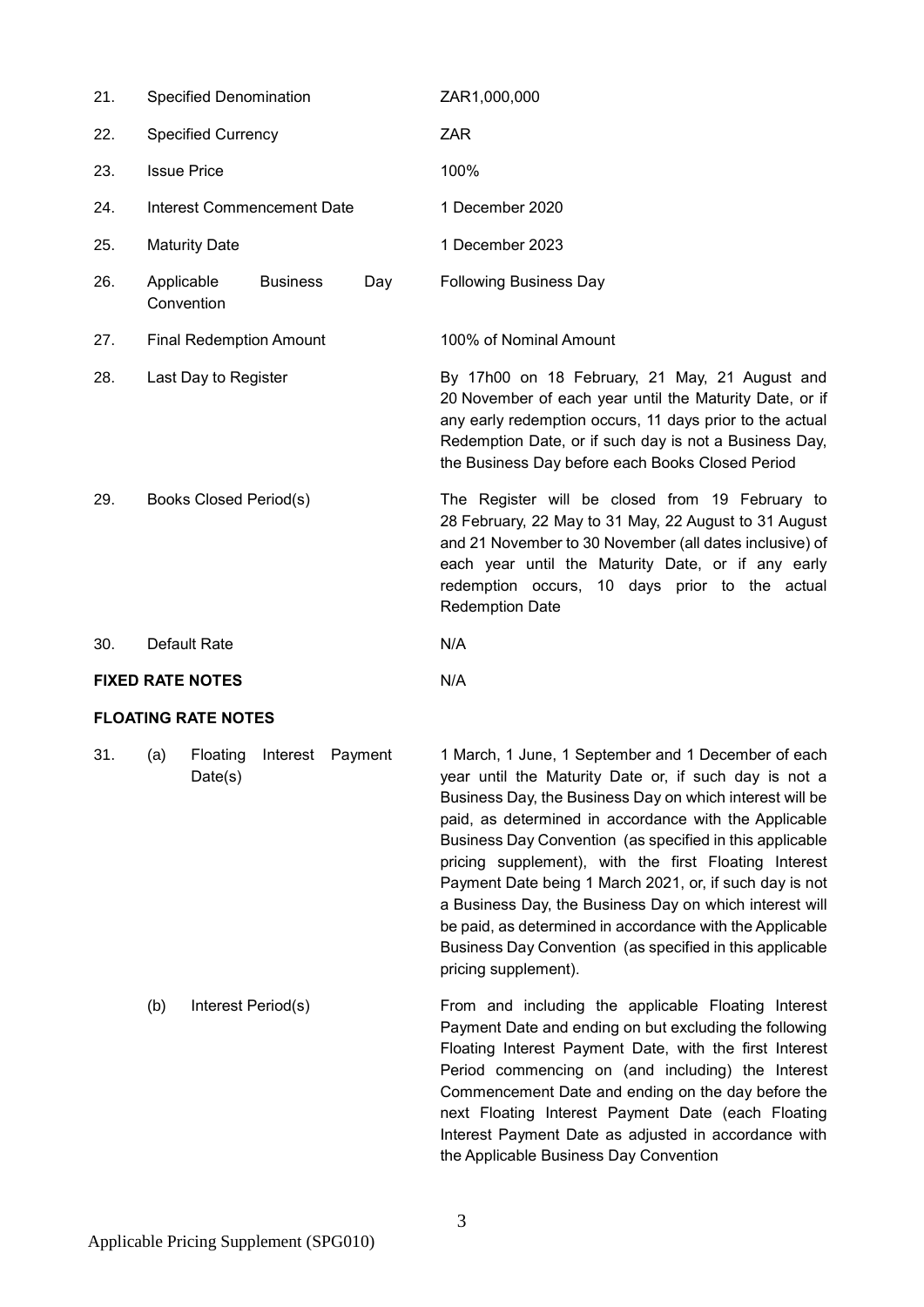|                          | (c)                                                                                                                                                                                                                              | Definition of Business Day (if<br>different from that set out in<br>Condition 1) (Interpretation)                     | N/A                                                                                                                                                            |  |  |  |
|--------------------------|----------------------------------------------------------------------------------------------------------------------------------------------------------------------------------------------------------------------------------|-----------------------------------------------------------------------------------------------------------------------|----------------------------------------------------------------------------------------------------------------------------------------------------------------|--|--|--|
|                          | (d)                                                                                                                                                                                                                              | Minimum Rate of Interest                                                                                              | N/A                                                                                                                                                            |  |  |  |
|                          | (e)                                                                                                                                                                                                                              | Maximum Rate of Interest                                                                                              | N/A                                                                                                                                                            |  |  |  |
|                          | (f)                                                                                                                                                                                                                              | Day Count Fraction                                                                                                    | Actual/365                                                                                                                                                     |  |  |  |
|                          | (g)                                                                                                                                                                                                                              | Other terms relating to the<br>method of calculating interest<br>(e.g.: Day Count Fraction,<br>rounding up provision) | N/A                                                                                                                                                            |  |  |  |
| 32.                      | Manner in which the Rate of Interest<br>is to be determined<br>Margin)                                                                                                                                                           |                                                                                                                       | Screen Rate Determination (Reference Rate plus                                                                                                                 |  |  |  |
| 33.                      | Margin                                                                                                                                                                                                                           |                                                                                                                       | 173 basis points per annum to be added to the Reference<br>Rate                                                                                                |  |  |  |
| 34.                      | If ISDA Determination                                                                                                                                                                                                            |                                                                                                                       | N/A                                                                                                                                                            |  |  |  |
| 35.                      |                                                                                                                                                                                                                                  | If Screen Rate Determination:                                                                                         |                                                                                                                                                                |  |  |  |
|                          | (a)                                                                                                                                                                                                                              | Reference Rate (including<br>relevant period by reference<br>to which the Rate of Interest<br>is to be calculated)    | 3 month ZAR-JIBAR                                                                                                                                              |  |  |  |
|                          | (b)                                                                                                                                                                                                                              | Interest Rate Determination<br>Date(s)                                                                                | 1 March, 1 June, 1 September and 1 December of each<br>year until the Maturity Date, with the first Interest Rate<br>Determination Date being 26 November 2020 |  |  |  |
|                          | (c)                                                                                                                                                                                                                              | Relevant Screen Page and<br>Reference Code                                                                            | ZAR-JIBAR-SAFEX                                                                                                                                                |  |  |  |
| 36.                      | If Rate of Interest to be calculated<br><b>ISDA</b><br>otherwise<br>than<br>by<br><b>Determination</b><br>Screen<br>Rate<br>or<br>Determination, insert basis for<br>determining Rate of Interest/Margin/<br>Fallback provisions |                                                                                                                       | N/A                                                                                                                                                            |  |  |  |
| 37.                      | Calculation Agent responsible for<br>calculating amount of principal and<br>interest                                                                                                                                             |                                                                                                                       | <b>Super Group Limited</b>                                                                                                                                     |  |  |  |
| <b>ZERO COUPON NOTES</b> |                                                                                                                                                                                                                                  |                                                                                                                       | N/A                                                                                                                                                            |  |  |  |
| <b>PARTLY PAID NOTES</b> |                                                                                                                                                                                                                                  |                                                                                                                       | N/A                                                                                                                                                            |  |  |  |
| <b>INSTALMENT NOTES</b>  |                                                                                                                                                                                                                                  |                                                                                                                       | N/A                                                                                                                                                            |  |  |  |
| <b>MIXED RATE NOTES</b>  |                                                                                                                                                                                                                                  |                                                                                                                       | N/A                                                                                                                                                            |  |  |  |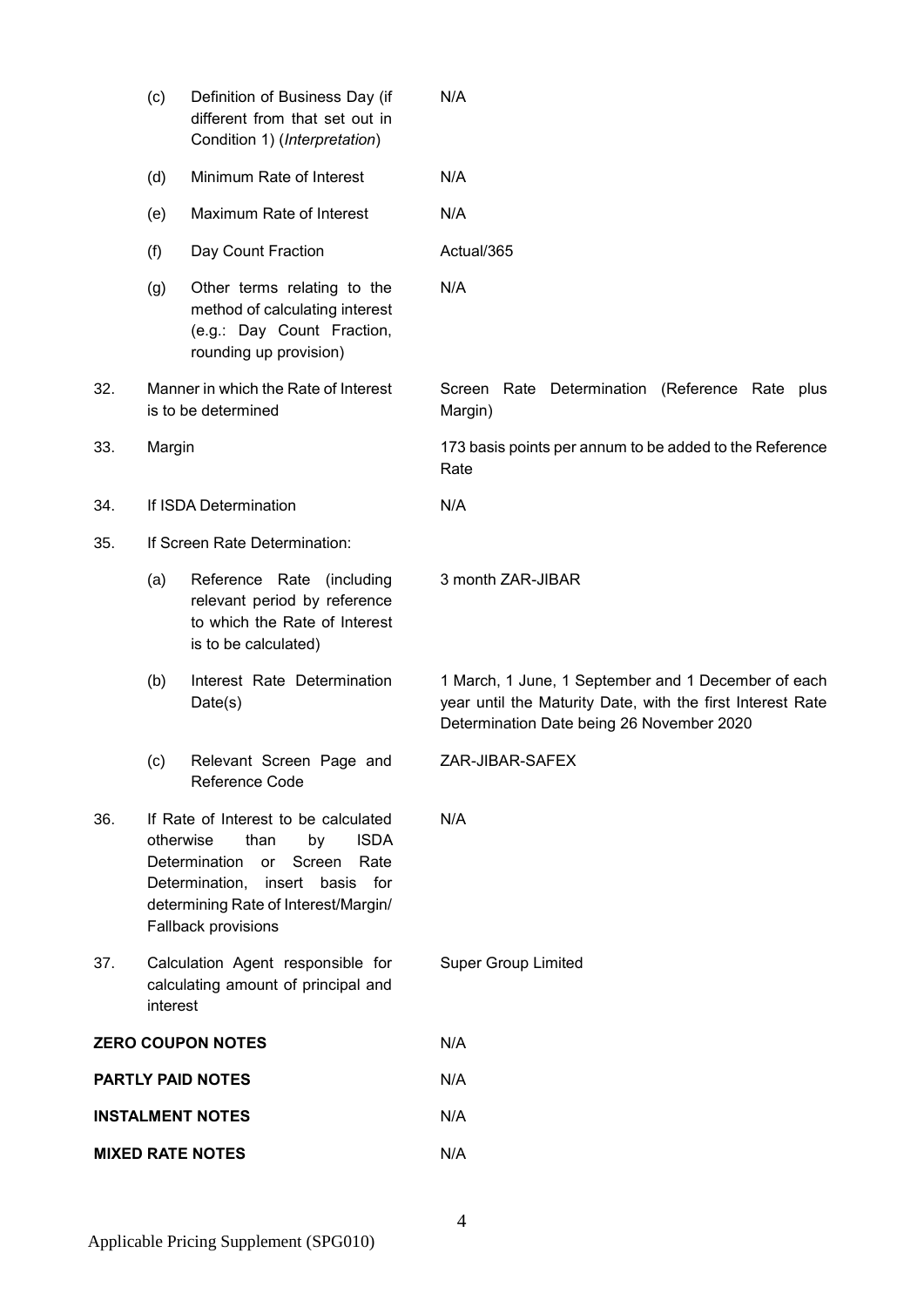| <b>INDEX-LINKED NOTES</b>  | N/A |
|----------------------------|-----|
| <b>DUAL CURRENCY NOTES</b> | N/A |

# **EXCHANGEABLE NOTES** N/A

# **OTHER NOTES** N/A

# **PROVISIONS REGARDING REDEMPTION/MATURITY**

- 38. Redemption at the option of the Issuer pursuant to Condition 11.3 (*Redemption at the Option of the Issuer*): No
- 39. Redemption at the Option of the Senior Noteholders pursuant to Condition 11.4 (*Redemption at the Option of the Senior Noteholders*): No
- 40. Redemption in the event of a Change of Control at the election of Noteholders pursuant to Condition 11.5 (*Redemption in the event of a Change of Control*) or any other terms applicable to a Change of **Control** Yes
- 41. Redemption in the event of a failure to maintain JSE Listing and Rating at the election of Noteholders pursuant to Condition 11.6 (*Redemption in the event of a failure to maintain JSE Listing and Rating*)
- 42. Early Redemption Amount(s) payable on redemption for taxation reasons pursuant to Condition 11.2 (*Redemption for Tax Reasons*), on redemption at the option of the Issuer pursuant to Condition 11.3 (*Redemption at the Option of the Issuer*), on redemption at the option of the Senior Noteholders pursuant to Condition 11.4 (*Redemption at the Option of Senior Noteholders*), on an Event of Default pursuant to Condition 18 (*Events of Default*), on a Change of Control pursuant to Condition 11.5 (*Redemption in the event of a Change of Control*) or in relation to a failure to maintain a JSE Listing and Rating pursuant to Condition 11.6 (*Redemption in the event of a failure to maintain JSE Listing and Rating*) (if different from that set out
- N/A

Yes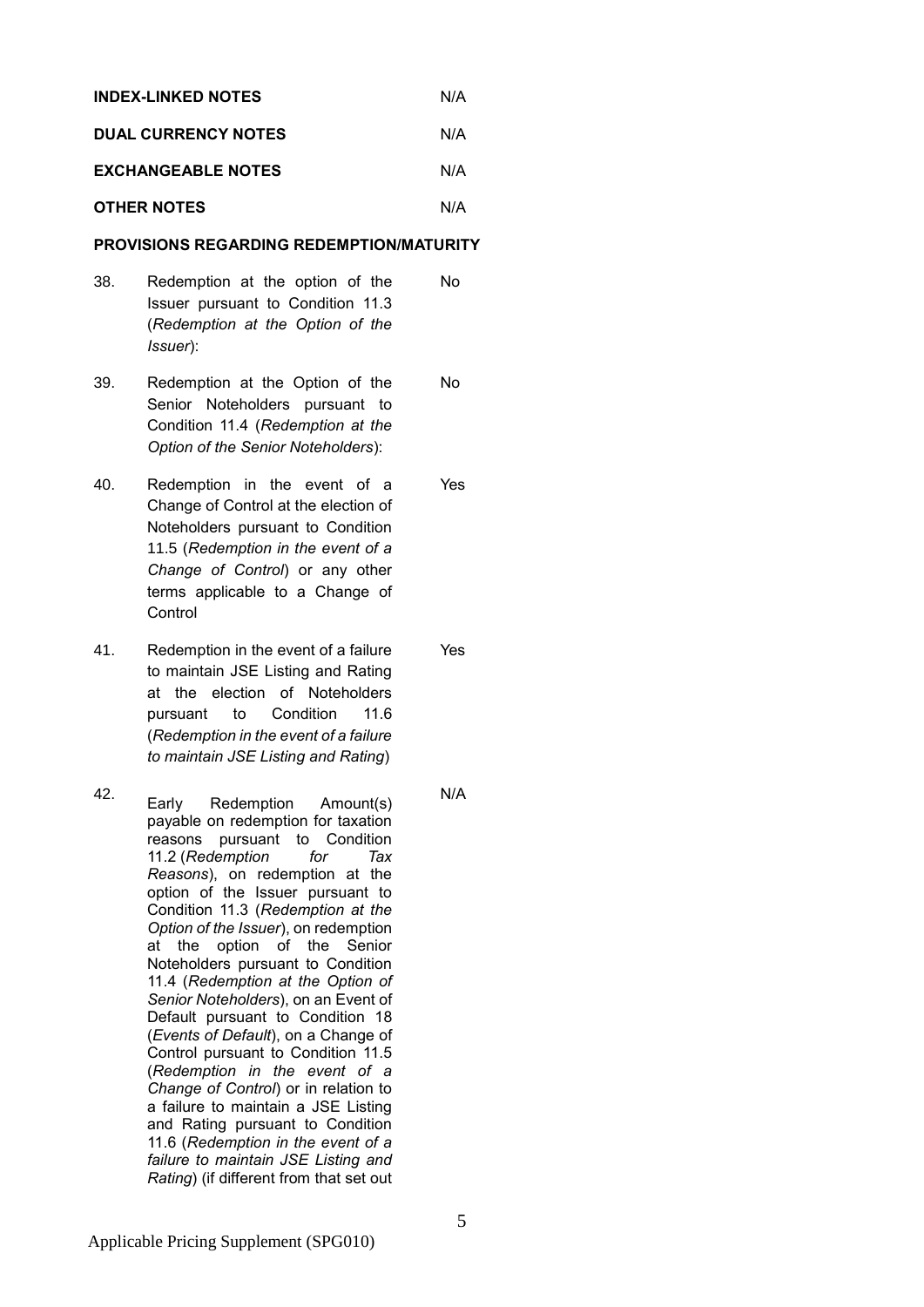in the relevant Conditions).

# **GENERAL**

| 43. | <b>Financial Exchange</b>                                         | Interest Rate Market of the JSE Limited                                                     |
|-----|-------------------------------------------------------------------|---------------------------------------------------------------------------------------------|
| 44. | Additional selling restrictions                                   | N/A                                                                                         |
| 45. | ISIN No.                                                          | ZAG000172792                                                                                |
| 46. | <b>Stock Code</b>                                                 | <b>SPG010</b>                                                                               |
| 47. | Stabilising manager                                               | N/A                                                                                         |
| 48. | Provisions relating to stabilisation                              | N/A                                                                                         |
| 49. | Method of distribution                                            | <b>Dutch Auction</b>                                                                        |
| 50. | Credit Rating assigned to the Issuer                              | zaAAA on a long-term and zaA-1 on a short term South<br>Africa national scale credit rating |
| 51. | Applicable Rating Agency                                          | <b>S&amp;P Global Ratings</b>                                                               |
| 52. | Governing law (if the laws of South<br>Africa are not applicable) | N/A                                                                                         |
| 53. | Other provisions                                                  | N/A                                                                                         |

# **DISCLOSURE REQUIREMENTS IN TERMS OF PARAGRAPH 3(5) OF THE COMMERCIAL PAPER REGULATIONS IN RELATION TO THIS ISSUE OF NOTES**

54. Paragraph 3(5)(a)

The "*ultimate borrower*" (as defined in the Commercial Paper Regulations) is the Issuer.

55. Paragraph 3(5)(b)

The Issuer is a going concern and can in all circumstances be reasonably expected to meet its commitments under the Notes.

# 56. Paragraph 3(5)(c)

The auditor of the Issuer is KPMG Incorporated.

# 57. Paragraph 3(5)(d)

As at the date of this issue:

- (a) the Issuer has issued ZAR2,350,000,000, exclusive of this issuance and the SPGC02 issuance, issuing on same the Issue Date, Commercial Paper (as defined in the Commercial Paper Regulations); and
- (b) the Issuer estimates that it may issue ZA500,000,000, exclusive of this issuance and the SPGC02 issuance, issuing on same the Issue Date, Commercial Paper during the current financial year, ending 30 June 2021
- 58. Paragraph 3(5)(e)

All information that may reasonably be necessary to enable the investor to ascertain the nature of the financial and commercial risk of its investment in the Notes is contained in the Programme Memorandum and the Applicable Pricing Supplement.

59. Paragraph 3(5)(f)

There has been no material adverse change in the Issuer's financial position since the date of its last audited financial statements.